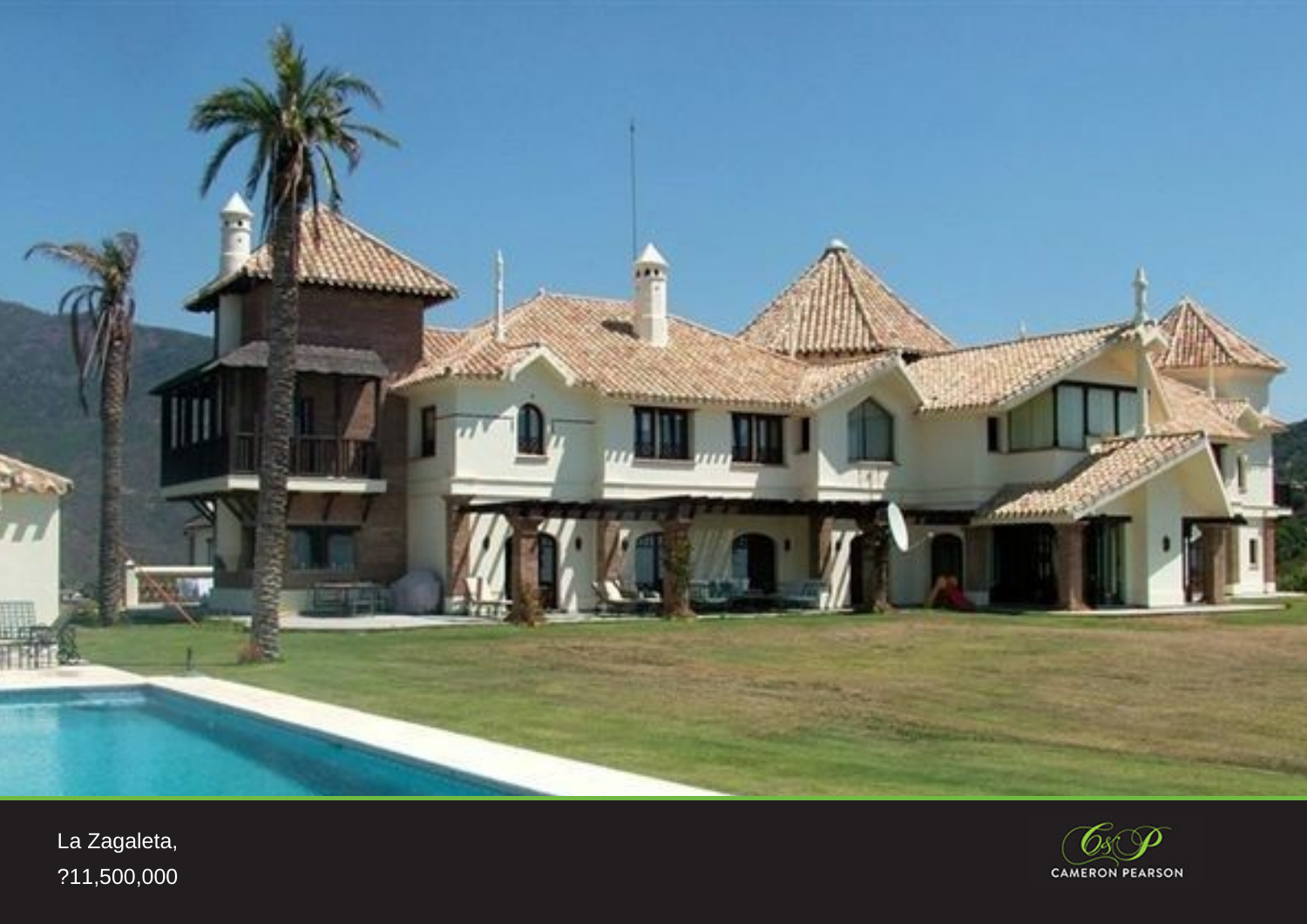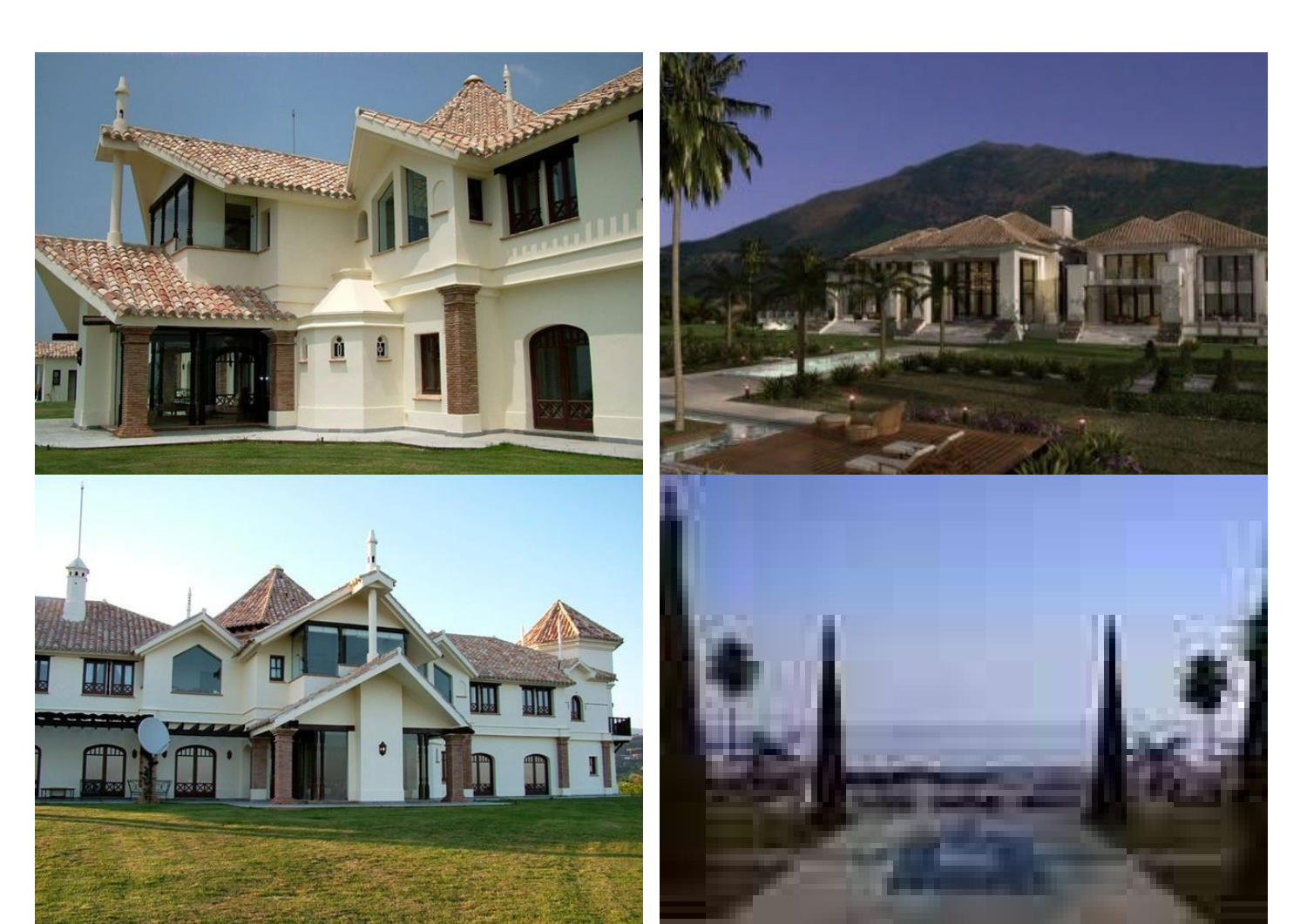

## ?11,500,000

## 10 Bedrooms 10 Bathrooms

This luxury villa situated in the exclusive area of La Zagaleta has 10 bedrooms and 10 bathrooms distributed over 1850m2. The positioning of this house within the estate presents the most spectacular views available thanks to its elevated position. The driveway and parking for 4 cars. A porch and a large wooden door giving access to the spectacular lobby with double height ceiling. The main lounge is spacious, has a marble fireplace and large windows facing south and overlooking the garden and the coast. The dining room has access to the terrace. There is a TV room with a fireplace, a second lounge with access to the terrace, a gym, a cloakroom, office and library with views, bathroom and a playroom. The modern wood kitchen with granite counter tops, dining room and fireplace. There is a separate laundry room with patio and storage room. The magnificent master bedroom has dressing room and en suite bathroom with Jacuzzi. Eight more bedrooms, all with ensuit, Staff accomodation and lift

- 
- $\bullet$  Lift Modern Modern Modern  $\bullet$  Modern • Lift  $\bullet$
- No Main Road
- Ocean View
- $\bullet$  Patio
- Swimming Pool **Canadian Contract Contract Contract Contract Contract Contract Contract Contract Contract Contract Contract Contract Contract Contract Contract Contract Contract Contract Contract Contract Contract Contrac**
- 
- $\bullet$  No Walk Ups
- **Off Street Parking**
- Patio Refurbished
	-